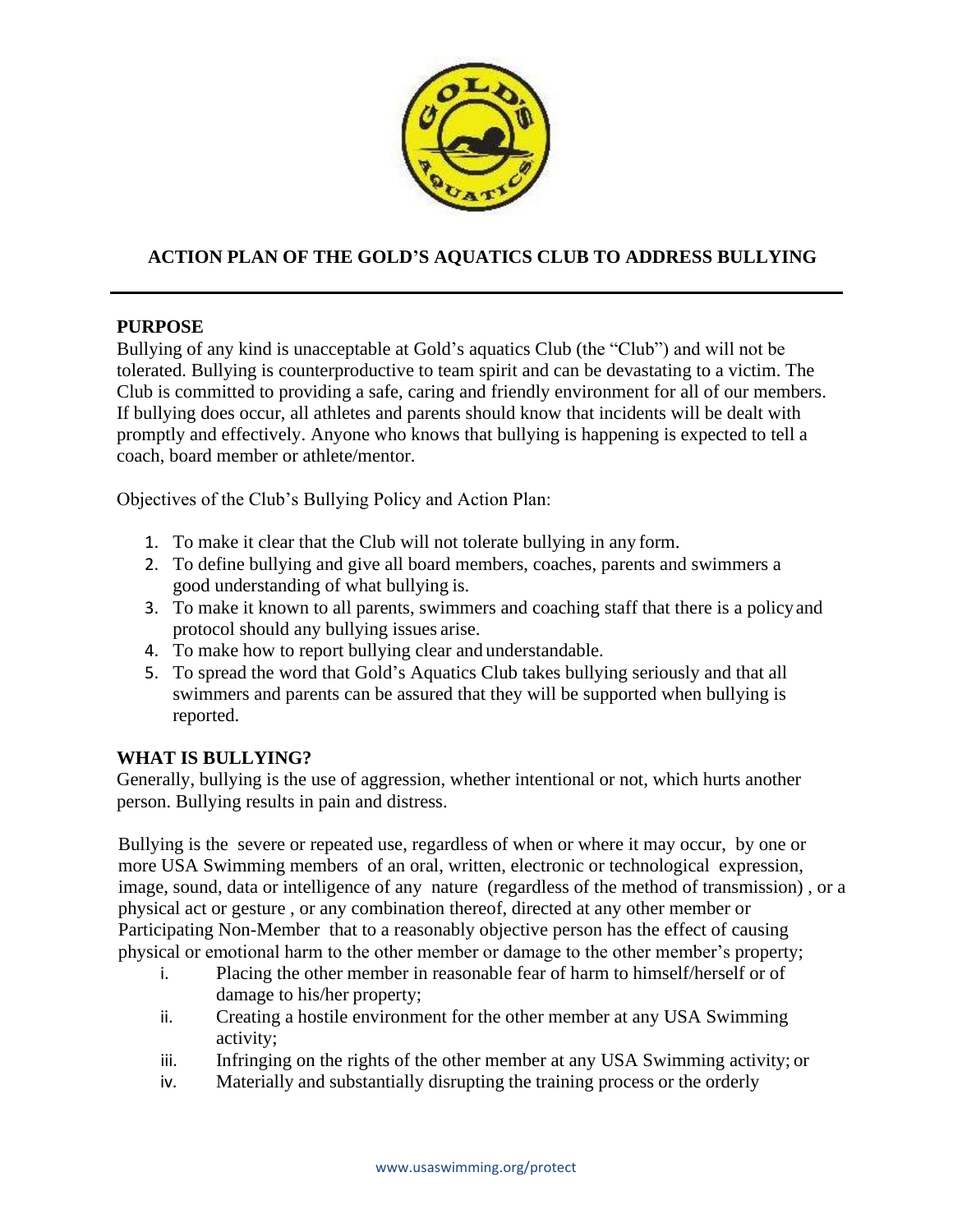

operation of any USA Swimming activity (which for the purposes of this section shall include, without limitation, practices, workouts and other events of a member club or LSC).

## **REPORTING PROCEDURE**

An athlete who feels that he or she has been bullied is asked to do one or more of the following things:

- Talk to your parents;
- Talk to a Club Coach, Board Member, or other designated individual;
- Write a letter or email to the Club Coach, Board Member, or other designated individual;
- Make a report to the USA Swimming Safe Sport staff.

There is no express time limit for initiating a complaint under this procedure, but every effort should be made to bring the complaint to the attention of the appropriate club leadership as soon as possible to make sure that memories are fresh and behavior can be accurately recalled and the bullying behavior can be stopped as soon as possible.

### **HOW WE HANDLE BULLYING**

If bullying is occurring during team-related activities, we **STOP BULLYING ON THE SPOT** using the following steps:

- 1. Intervene immediately. It is okay to get another adult to help.
- 2. Separate the kids involved.
- 3. Make sure everyone is safe.
- 4. Meet any immediate medical or mental health needs.
- 5. Stay calm. Reassure the kids involved, including bystanders.
- 6. Model respectful behavior when you intervene.

If bullying is occurring at our club or it is reported to be occurring at our club, we address the bullying by **FINDING OUT WHAT HAPPENED** and **SUPPORTING THE KIDS INVOLVED** using the following approach:

#### *FINDING OUT WHAT HAPPENED*

#### **1. First, we get the facts.**

- a. Keep all the involved children separate.
- b. Get the story from several sources, both adults and kids.
- c. Listen without blaming.
- d. Don't call the act "bullying" while you are trying to understand whathappened.
- e. It may be difficult to get the whole story, especially if multiple athletes are involved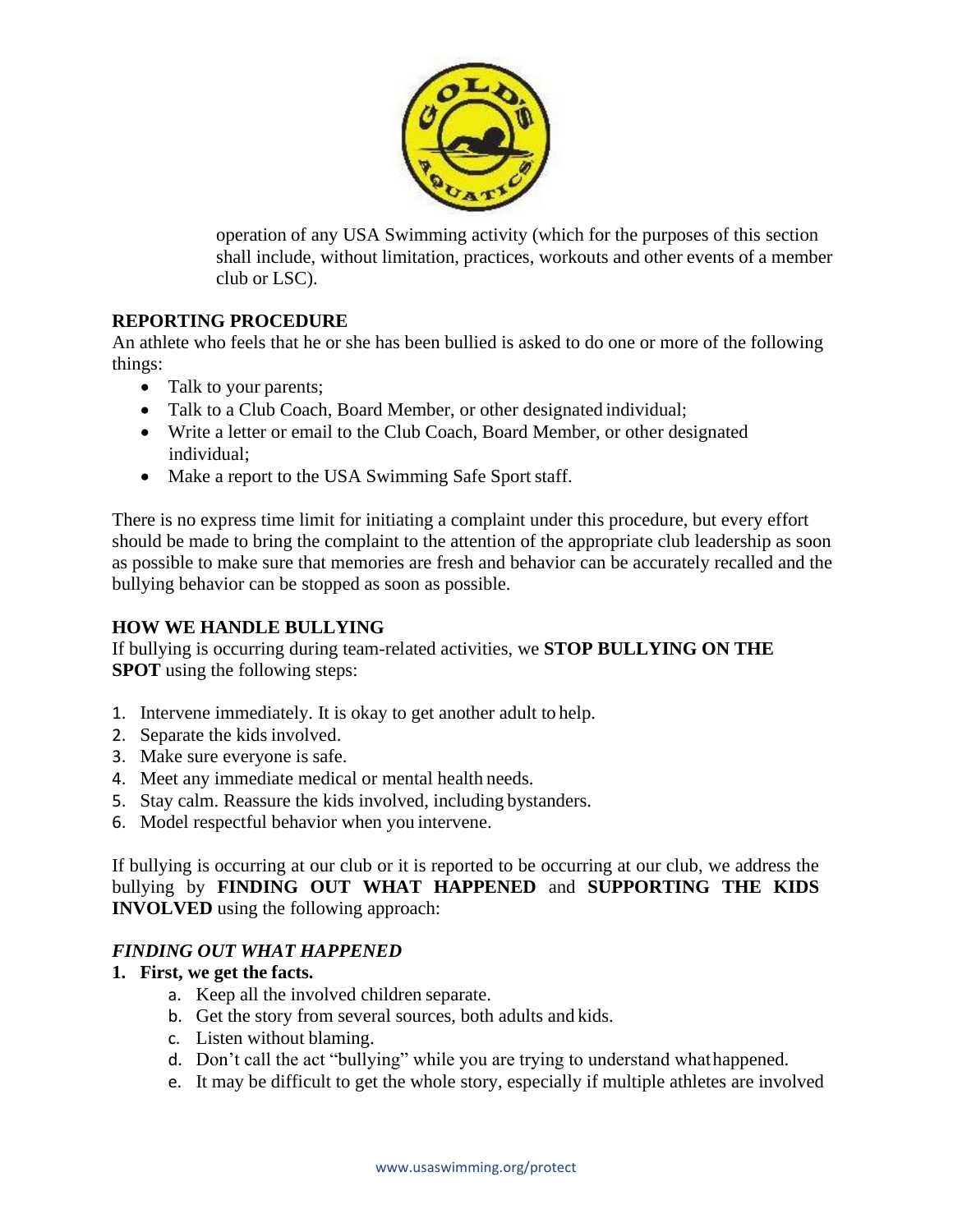

or the bullying in[volves social bullying](http://www.stopbullying.gov/what-is-bullying/definition/index.html#social) or [cyber bullying.](http://www.stopbullying.gov/cyberbullying/index.html) Collect all available information.

- **2. Then, we determine if it's bullying.** There are [many behaviors that look like bullying](http://www.stopbullying.gov/what-is-bullying/related-topics/index.html) but require different approaches. It is important to determine whether the situation is bullying or something else.
	- a. Review the USA Swimming definition of bullying;
	- b. To determine if the behavior is bullying or something else, consider the following questions:
		- What is the history between the kids involved?
		- Have there been past conflicts?
		- Is there a power imbalance? Remember that a power imbalance is not limited to physical strength. It is sometimes not easily recognized. Ifthe targeted child feels like there is a power imbalance, there probably is.
		- Has this happened before? Is the child worried it will happen again?
	- c. Remember that it may not matter "who started it." Some kids who are bullied may be seen as annoying or provoking, but this does not excuse the bullying behavior.
	- d. Once you have determined if the situation is bullying, support all of the kids involved.

## *SUPPORTING THE KIDS INVOLVED*

#### **3. Support the kids who are being bullied**

a. Listen and focus on the child. Learn what's been going on and show you want to help. Assure the child that bullying is not their fault.

b. Work together to resolve the situation and protect the bullied child. The child, parents, and fellow team members and coaches may all have valuable input. Itmay help to:

- i. Ask the child being bullied what can be done to make him or her feel safe. Remember that changes to routine should be minimized. He or she is not at fault and should not be singled out. For example, consider rearranging lane assignments for everyone. If bigger moves are necessary, such as switching practice groups, the child who is bullied should not be forced to change.
- ii. Develop a game plan. Maintain open communication between the Club and parents. Discuss the steps that will be taken and how bullying will be addressed going forward.
- c. Be persistent. Bullying may not end overnight. Commit to making it stop and consistently support the bullied child.

#### **4. Address bullying behavior**

a. Make sure the child knows what the problem behavior is. Young people who bully